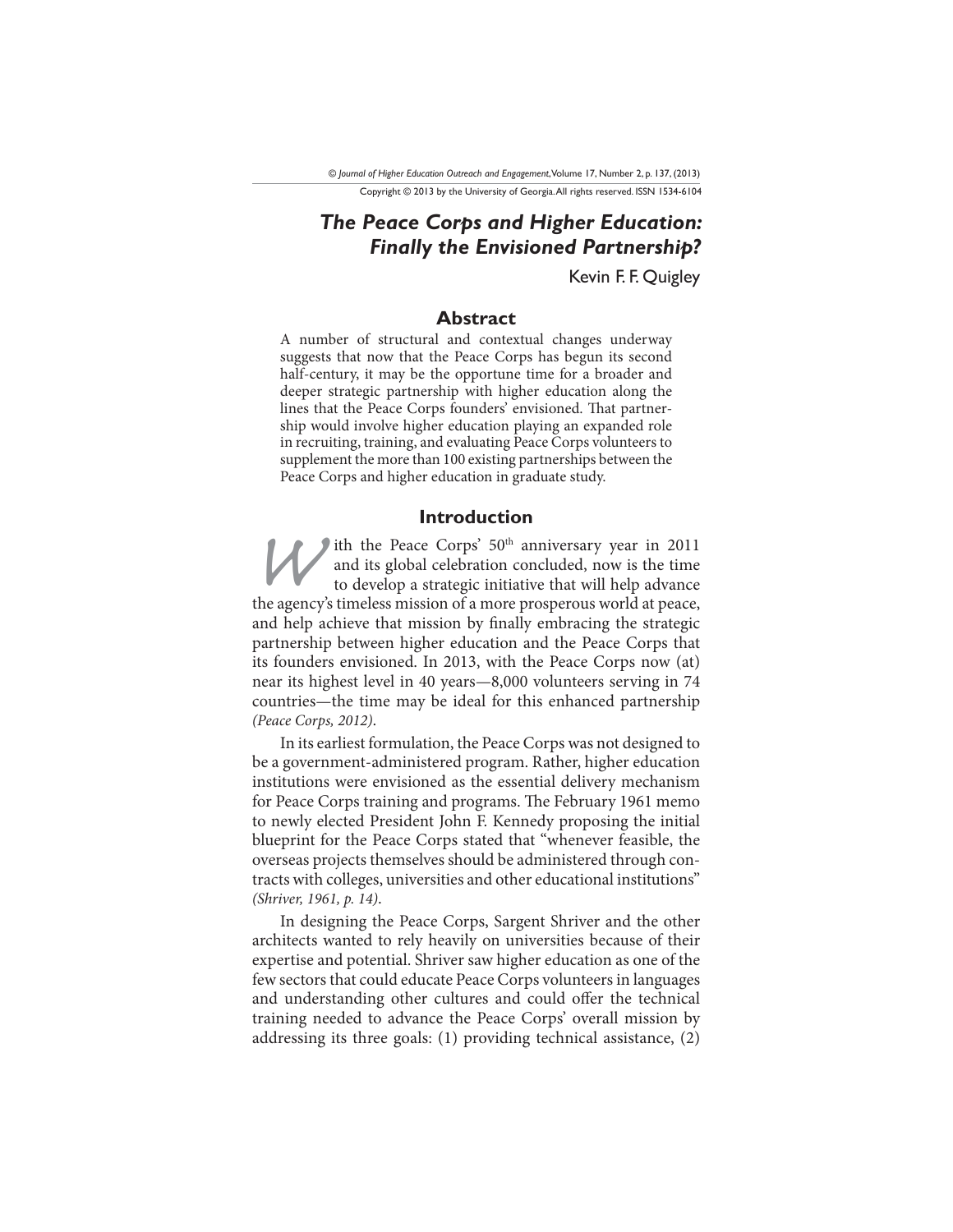enhancing understanding of the United States, and (3) promoting greater understanding of other countries and cultures (http://www. peacecorps.gov).

Shriver also believed that higher education would benefit from this engagement with the Peace Corps. By providing this training before their service, as well as offering graduate study and potential faculty positions for volunteers after the completion of their service, the Peace Corps could help "globalize" American education. Shriver saw not only that the universities could contribute great intellectual and training resources, but that engagement with the Peace Corps could assist in transforming American colleges and universities into "world universities" (Shriver, 1964, pp. 14–15).

Despite higher education's abundant intellectual resources and the perceived potential, as Shriver sought to turn the bold but untested concept of the Peace Corps into practice, he chose not to rely exclusively on universities, or on nongovernmental organizations or faith-based organizations. Shriver said, "[A]s with a parachute jumper, the chute had to open the first time." Thus he opted for a government-administered program to better control factors ensuring that the chute would open (Shriver, 1964, p. 13). By relying on a government-administered program, the Peace Corps did not have to engage significantly and consistently with external partners, whether universities or nongovernmental organizations.

Although higher education did not administer the Peace Corps program in its early days, it played a significant training role. For much of its first decade, during the 1960s, volunteer training took place on college campuses. These included Ivy League schools, land-grant universities, and public universities as well as specialized training institutions like the School for International Training, now part of World Learning. This model of relying on higher education to provide volunteer training shifted in the late 1960s and early 1970s, mainly for economic reasons. The Peace Corps found it advantageous to provide the training in situ, in the country where volunteers were going to serve. Not only was it less expensive, training in-country accelerated acquisition of language and crosscultural acumen, skills critical to volunteer success.

Besides the training function, in the Peace Corps' first decade there also was some experimentation with "outsourcing" a country program to higher education. Under the leadership of then Notre Dame president Father Ted Hesburg, and under the auspices of the Indiana Consortium of Higher Education, the Peace Corps outsourced the training, placement, and support of volunteers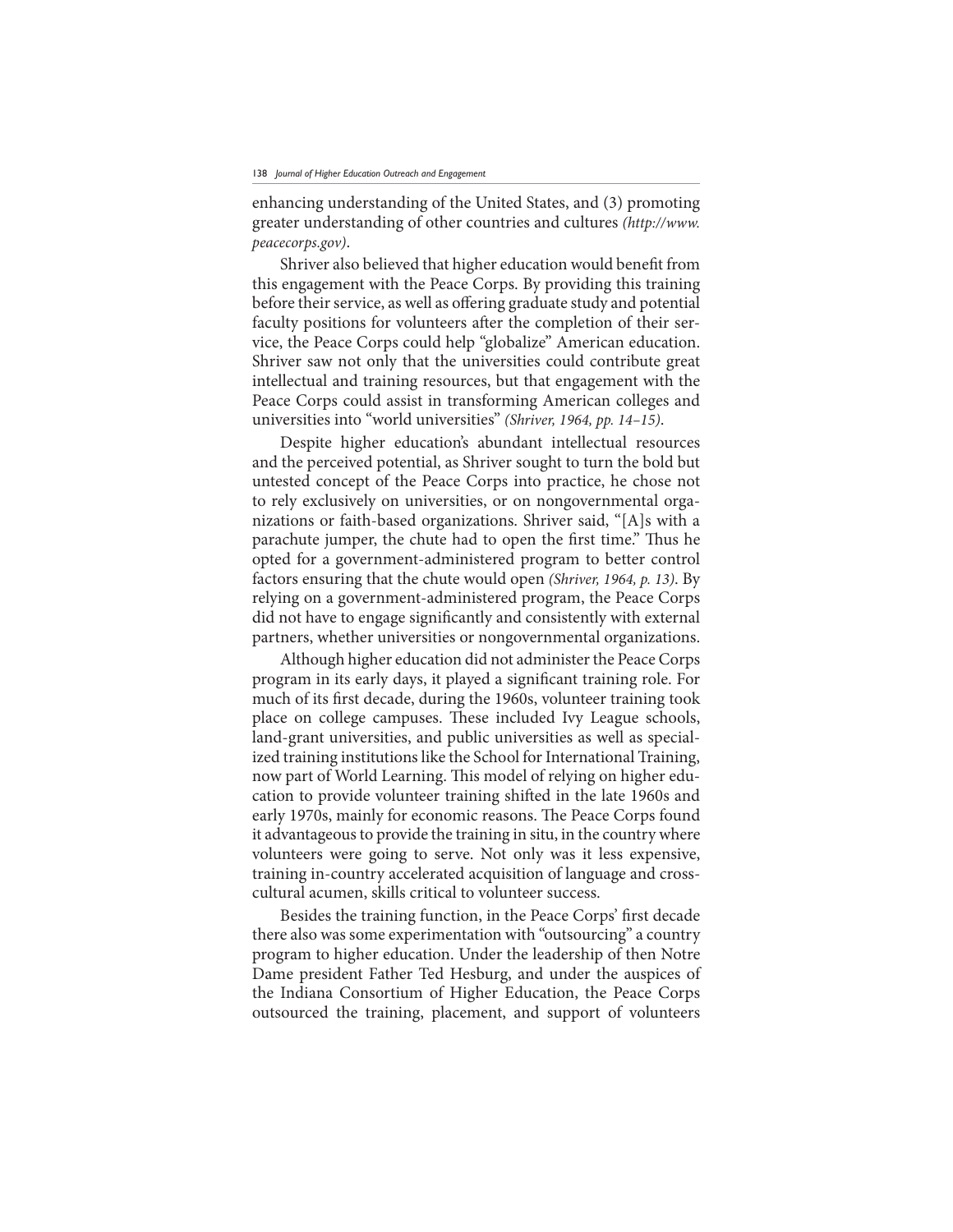in Chile. In addition to being extremely successful for both the volunteers (Scanlon, 1997) and the Peace Corps itself, this instance of delegating a country program to higher education also greatly strengthened Notre Dame's expertise on Latin America.

Conditions are increasingly favorable for an expanded partnership between higher education and the Peace Corps, although with some modifications to the initially envisioned partnership. Dramatic changes in technology and travel link the world in ways unimaginable when the Peace Corps was created a half century ago in 1961. Our world today is far more urban, global, and connected—but it is still plagued by persistent problems of poverty, insecurity, and injustice that the Peace Corps was designed to help combat. As a consequence, countries are increasingly asking the Peace Corps for more highly skilled volunteers. The demand for specialized training in numerous areas, such as public health, food security, and teaching English as a foreign language, offers many opportunities for universities.

In addition, today's circumstances create many more opportunities for higher education to expand its international service programs, whether self-administered or in conjunction with other leading programs, such as the Peace Corps. An added impetus is the growing appreciation for international and domestic service programs as a cost-efficient and programmatically effective way to address pressing global challenges, especially in these difficult economic times (United Nations Volunteers, 2011).

# **History of the Peace Corps**

At its origins, there were ineluctable links between the Peace Corps and higher education. The architects of the Peace Corps, including President John F. Kennedy's brother-in-law Sargent Shriver and former senator and later president of Bryn Mawr College Harris Wofford, envisioned a mutually beneficial and ongoing partnership between higher education and the Peace Corps. Shriver and Wofford both suggested that the Peace Corps would not have been possible without universities (Shriver, 1964; Wofford, 1980, pp. 259–260).

In fact, the very origin of the Peace Corps can be directly attributed to higher education. At 2 a.m. on October 14, 1960, after the final television presidential debate with Vice President Richard Nixon, then-Senator John Kennedy offered impromptu remarks to a crowd of 5,000–10,000 gathered in front of the University of Michigan's Student Union. Kennedy basically posed a set of questions, challenging the students to apply what they were learning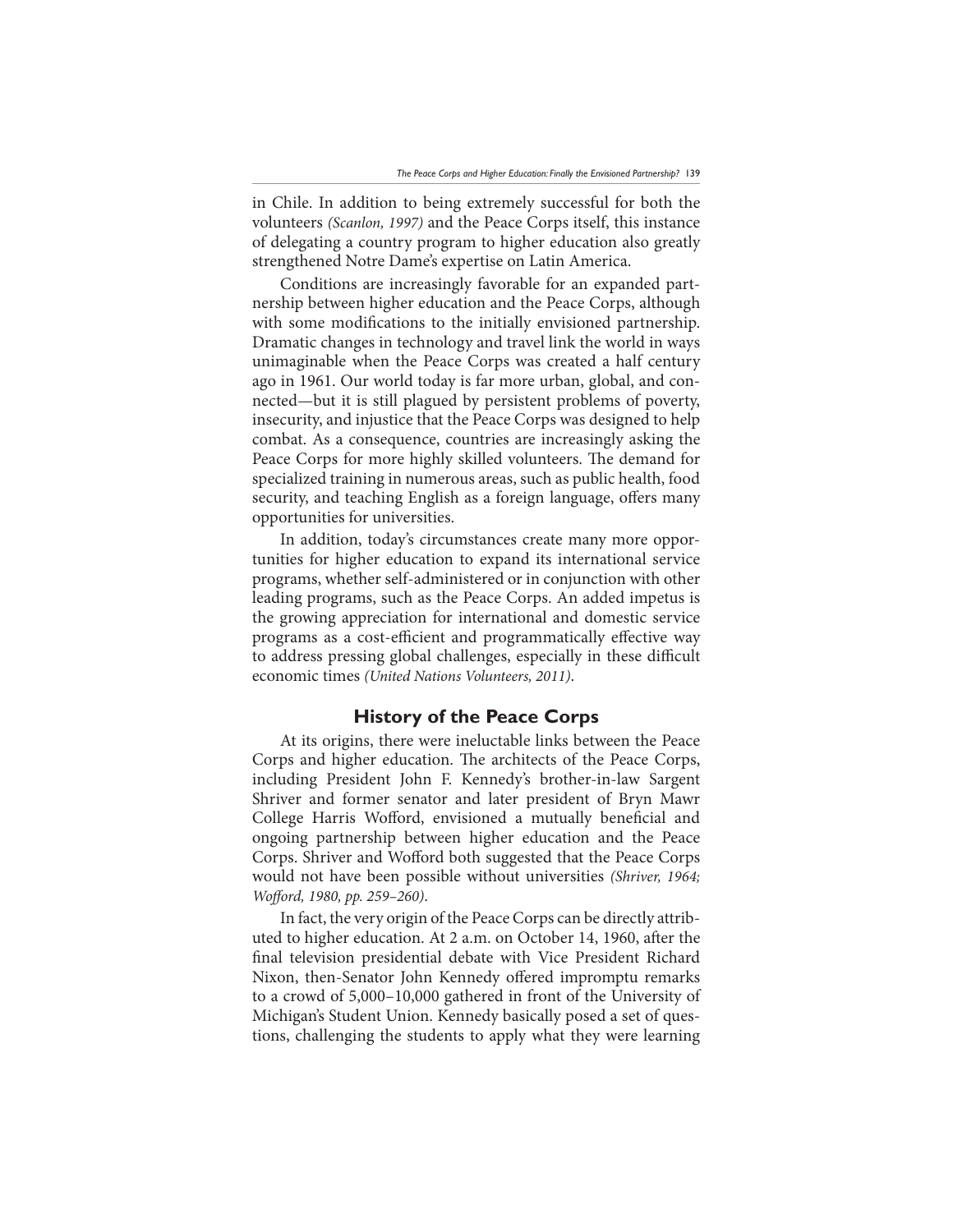to improve the lives of those in need in poorer parts of the world. That call to service presaged President Kennedy's clarion call in his inaugural address.

So, my fellow Americans, ask not what your country can do for you, but ask what you can do for your country, and my fellow citizens of the world, ask not what America will do for you, but together what we can do for the freedom of man. (Kennedy, 1961)

This second, less well-known, part of Kennedy's most remembered line from his inaugural speech received its clearest expression in the founding of the Peace Corps.

Given this history, Sargent Shriver said that the Peace Corps "might still be just an idea but for the affirmative response of those Michigan students and faculty" (Shriver, 1964, p. 13). The students, led by Alan and Judith Guskin, responded promptly and emphatically to candidate John Kennedy's call to service through a petition, containing nearly 1,000 signatures, indicating a willingness to serve. That petition helped ignite a movement and inspired a generation to serve internationally.

Contrary to common understanding, this idea for international service was not new when Kennedy spoke in 1960. Approximately 57 colleges and universities were administering international programs in 37 countries. Well-known examples of international service programs were also offered by faith-based organizations, including Jesuit Volunteer Service, Brethren World Service, Jewish World Service, and the American Friends Service Committee. Many of these programs, most notably the Experiment in International Living, which is linked with the School for International Training in Vermont, have close ties with higher education. In addition, the U.S. Congress in 1958–1959 saw a variety of legislative proposals to create an international youth volunteer service corps, authored by Senator Hubert Humphrey of Minnesota and Congressman Harry Reuss of Wisconsin, among others. Kennedy's words on the University of Michigan campus elevated the prominence of service in the national imagination, inspiring students to serve internationally (Wofford, 1980, p. 245).

In addition to being the ideal venue for recruiting volunteers, in the Peace Corps' early days universities were essential partners for volunteer training. For example, in the spring of 1961, the first group of Peace Corps volunteers was sent to Rutgers University to be trained in the Spanish language and Colombian culture before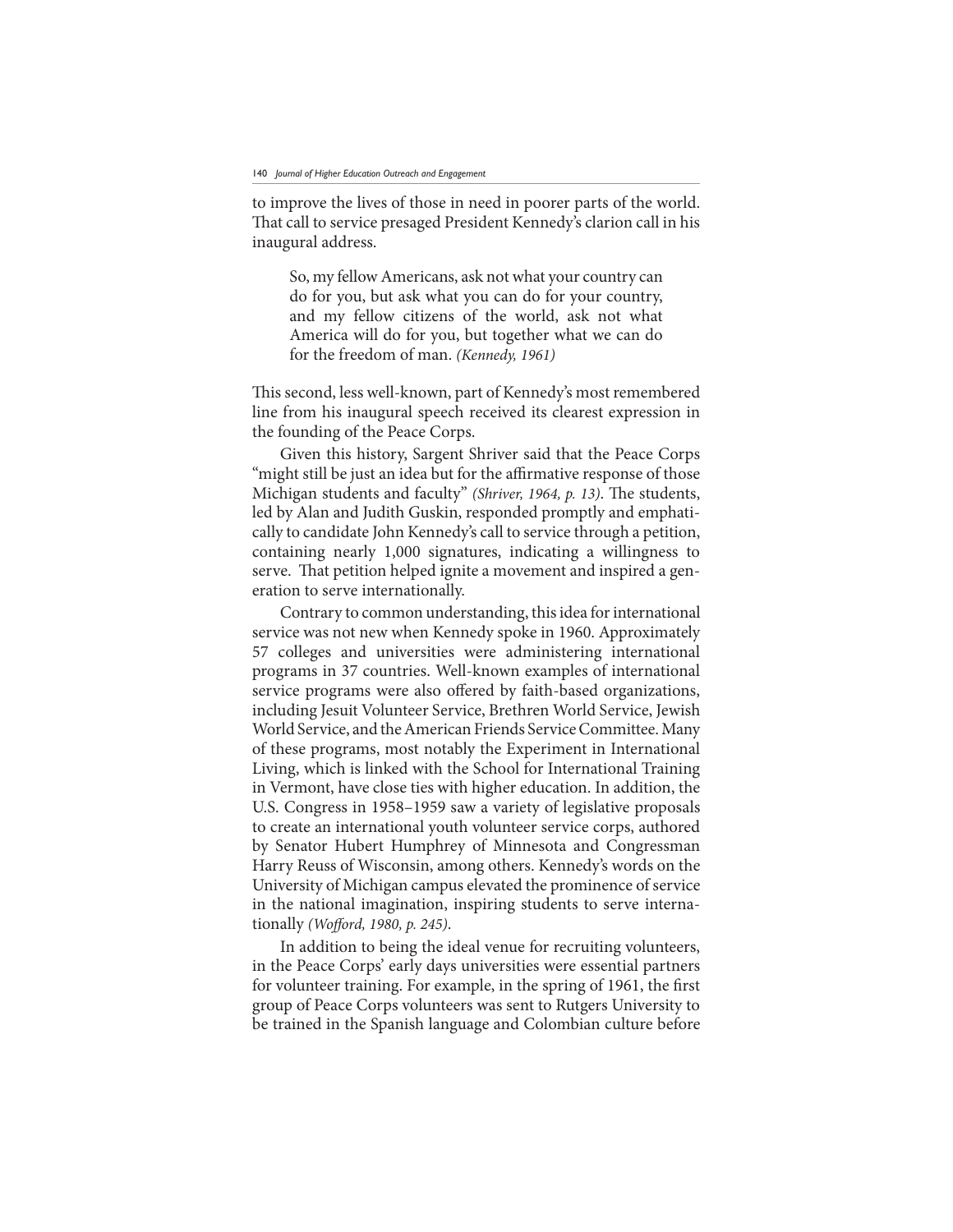leaving for their assignment in Colombia. As mentioned previously, the Peace Corps "outsourced" a country program, Chile, to a consortium of Indiana universities led by Notre Dame. This consortium was responsible for training and supporting the volunteers recruited by the Peace Corps. In effect, Notre Dame administered the Peace Corps' program in Chile, and this unique collaboration between the Peace Corps and a university was successful in a variety of ways. The volunteers were well trained, received good job placements, and were effectively supported by university staff and faculty. This arrangement also had a positive impact on the members of the consortium. In particular, it enabled Notre Dame to significantly broaden and deepen its engagement in Latin America and was part of the impetus behind the growth of the Kroc Institute for International Peace Studies, one of the preeminent centers on Latin America in the United States. Unfortunately, this model has never been replicated (Scanlon, 1997).

Peace Corps founders Shriver and Wofford envisioned a positive impact on higher education resulting from engagement with the Peace Corps. For example, in the report to President Kennedy proposing the Peace Corps, Shriver wrote, "It is time for American universities to become truly world universities . . . [and] by involving universities on a large scale, thus expanding their teaching and research to the world, the Peace Corps would help with this transformation" (Shriver, 1964, p. 14). Greater engagement with higher education could have yielded more Peace Corps contributions to American higher education like that at Notre Dame.

Besides recruiting and training volunteers, the link between the Peace Corps and higher education continued after the volunteers' service. From the beginning, a significant percentage of returned Peace Corps volunteers came home to enter graduate school. Tens of thousands of volunteers returned to the United States to pursue professional degrees in public policy, international health, nursing, social work, and international affairs, among other disciplines (Bridgeland, Wofford, Quigley, & Milano, 2011). These returned Peace Corps volunteers also helped establish African studies departments and strengthened linguistics and anthropology departments and schools of public health and international affairs, among other programs. In this way, they helped realize Shriver's aspirations for the Peace Corps to play an important role in assisting the globalization of American higher education.

 Today, universities across the country support nearly 100 Peace Corps Masters and Peace Corps Fellows programs. These programs combine volunteer service with accelerated graduate study and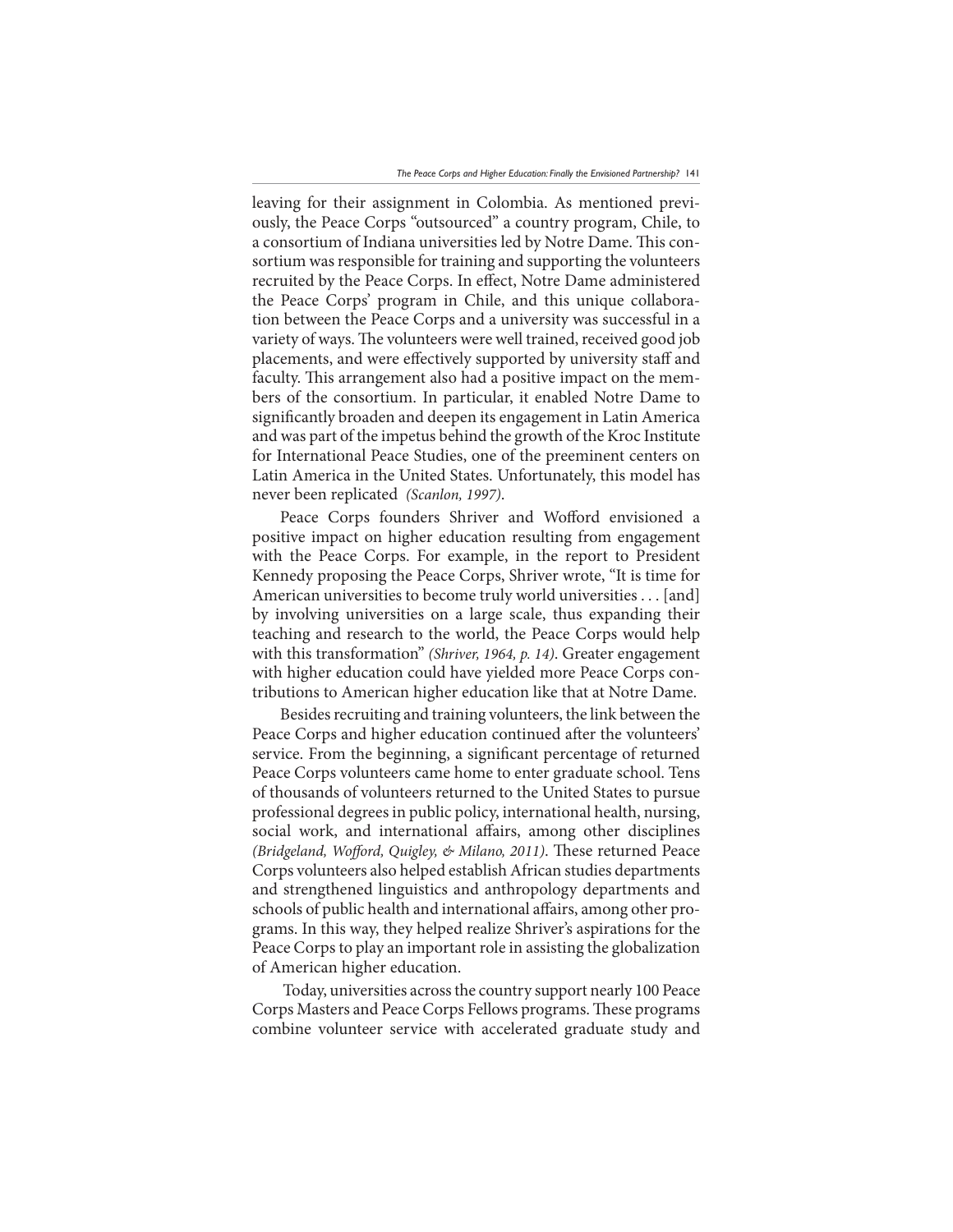sometimes tuition benefits. They range across fields as diverse as public health, international affairs, urban planning, social work, and public policy, to name just a few, and include tuition benefits ranging from free tuition to modest tuition credit. Approximately 40% of returned Peace Corps volunteers undertake graduate work. These volunteers are highly prized in graduate classrooms because of their field experience, their foreign language skills, and their ability to work in teams and in different contexts to overcome significant obstacles (Bridgeland et al., 2011; Peace Corps, 2012).

# **Structural Changes Affecting an Enhanced Partnership**

A number of ongoing structural changes related to international volunteering make an enhanced partnership between the Peace Corps and higher education much more attractive. These trends include (1) the internationalization of volunteering, (2) the proliferation of programs providing international service experiences, and (3) the rich variation in these programs.

# **Internationalization of Volunteering**

Since the Peace Corps was established a half century ago, volunteering has been internationalized. Volunteering has become much more prevalent, and in many cases there is a blurring of domestic and international volunteer service, with participants often opting to do both. Government-sponsored international volunteer programs exist in some 20 countries, including Japan, Korea, Germany, and Canada. Because volunteering has also become increasingly bilateral and multilateral, it is not just a one-way program sending volunteers to the "developing world." Examples of these two-way and multilateral programs include Atlas Corps (or "the reverse Peace Corps"), which brings fellows from other countries to volunteer in the United States, and regional international volunteer programs created by the EU (European Union) and ASEAN (Association of Southeast Asian Nations; Rieffel, 2005).

In 2011, which the United Nations proclaimed the International Year of Volunteers  $+10$ , there was a growing global perception that volunteering could be a powerful tool in the endless fight to address complex issues of human development, especially those related to education and health (United Nations Volunteers, 2011). The United Nations publication State of the World's Volunteerism Report 2011 recognizes international volunteering as a strategy to help develop skills and attitudes that foster citizenship, a critical aspect of the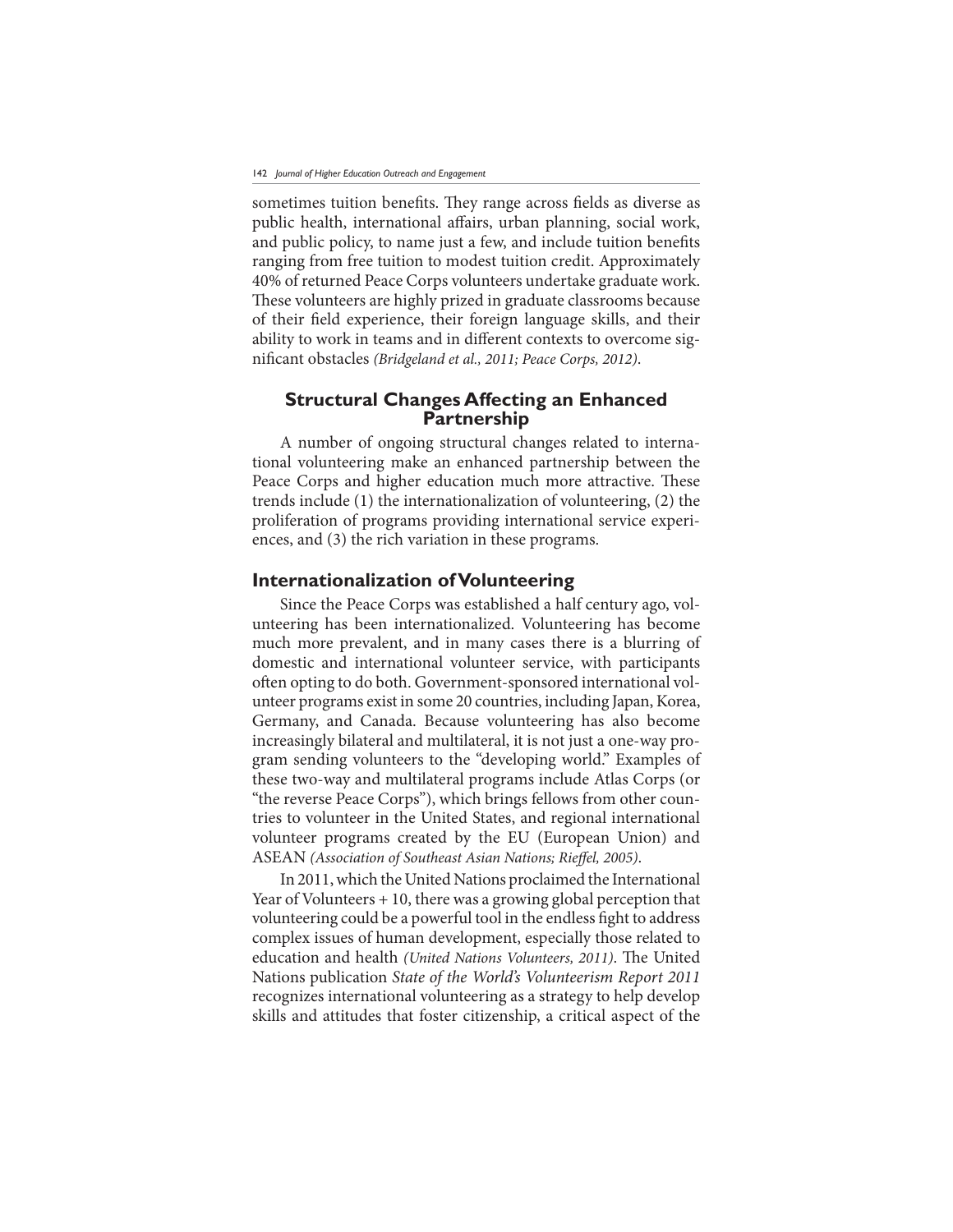mission of many higher education institutions in this dynamic and globalizing world.

International service programs designed to build global citizenship skills include the recently established Global Citizen Year program. This program provides highly structured and closely supervised international volunteer experiences that promote global citizenship during a "gap year" between high school and college. During this experience, young people develop language skills, acquire field experience, and broaden their worldview, all of which are essential building blocks for global citizenship.

## **Proliferation of Providers**

Perhaps the most startling change since the Peace Corps was established is the number of institutions that are now providing high quality international volunteer experiences. In the early 1960s, Americans had relatively few opportunities to travel or serve internationally. These opportunities were generally confined to military service, a limited number of study abroad programs, and a very few international service opportunities, most of which were administered by faith-based organizations. Today, however, a multitude of providers offer a myriad of international service programs.

Reflecting the dramatic increase in the number of institutions providing international volunteer programs, the Building Bridges Coalition (http://www.buildingbridgescoalition.org)—dedicated to expanding the quality, quantity, and impact of international volunteering—has more than 300 members. The Building Bridges Coalition includes more than 100 universities with international service programs, suggesting that there is considerable potential for a significant enhancement of the partnership between the Peace Corps and higher education. These higher education programs sponsor international service experiences during spring break, winter break, and summers; some combine international service with study abroad experiences. These experiences, which are often the participants' initial international experiences, inevitably whet students' appetites for more international experiences, as well as helping them settle on courses of study and make career choices.

Another remarkable development has been the increase in international service programs provided by corporations. IBM, for example, has an exemplary international service corps program that is designed to align with the corporation's strategic market opportunities. Demand for this program is making it a valuable supplement to IBM's traditional leadership programs. IBM leaders have said that they especially value how these programs help their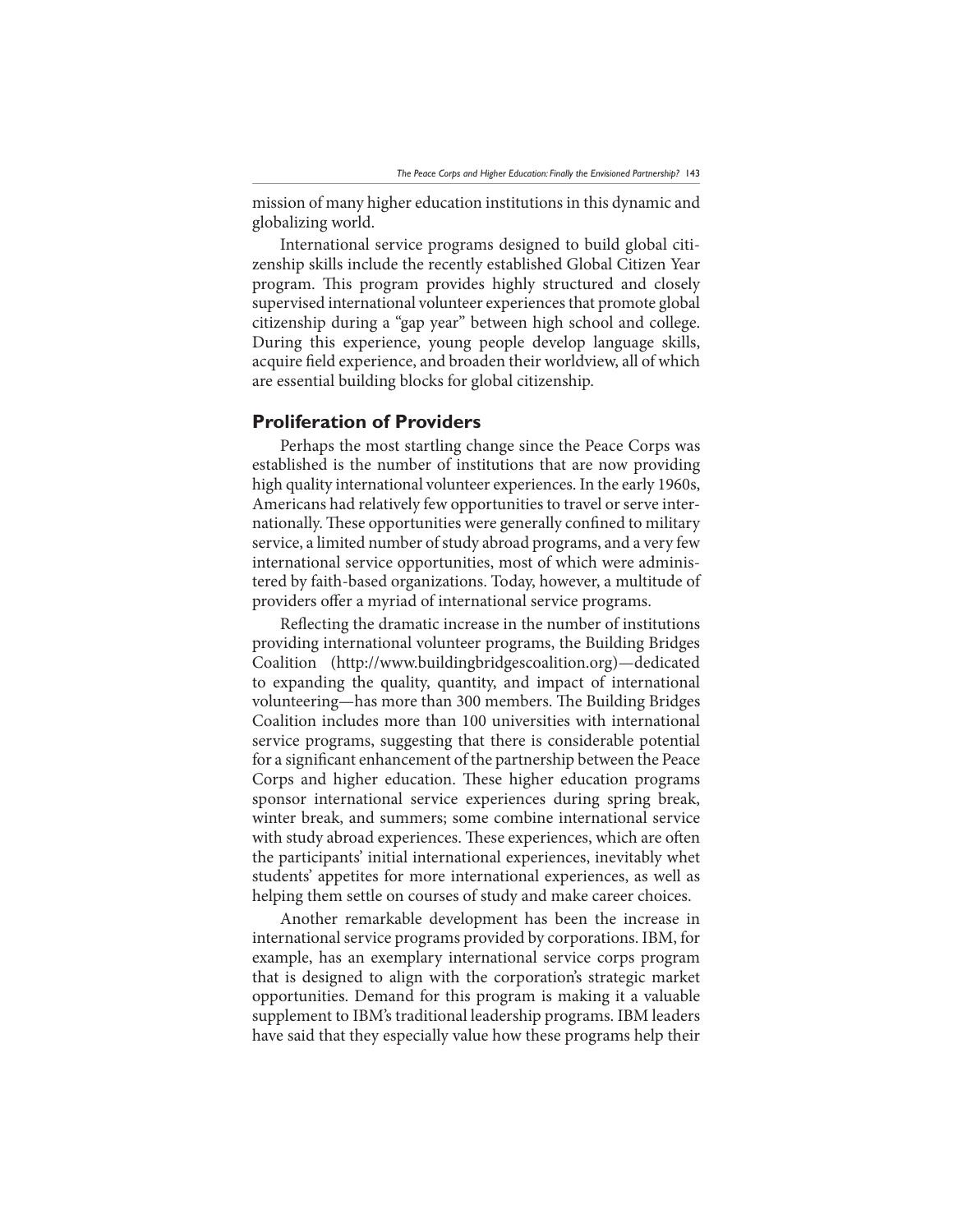employees develop and master the intercultural, interdisciplinary team-building skills that are essential to the future success of global companies (Litow, 2011).

Faith-based organizations have also significantly expanded their international service programs in the past 50 years. In addition to programs of the historical peace churches like the Quakers, Catholics and Jews have long-standing service programs. In recent years, there has been a proliferation of faith-based international service programs, many administered by evangelical churches. (See the membership list of the Building Bridges Coalition, http://www. buildingbridgescoalition.org).

#### **Rich Variation in Programs**

Since the Peace Corps was created a half-century ago, there has been a dramatic increase in the variety of international service programs. These programs might involve studying turtles in Costa Rica, building houses in the Philippines, working in an HIV/AIDS clinic in Kenya, or teaching English in Vietnam. In addition to the wide variety of focus and locale, international service programs also offer their participants a choice of duration, a direct response to the demand from individuals who want to serve, but may have limited time available to do so. Participation can range in length from a week, to a month, or to a semester; there are even yearlong programs, like World Teach and Princeton in Asia. The Peace Corps' 27-month program, which includes 3 months of training and 2 years of service, is considered the gold standard.

There is growing evidence for strong on- and off-ramps between the shorter term programs and longer programs like World Teach and the Peace Corps. Based on the experience of 210,000 Peace Corps volunteers these past 50 years, it is generally thought that the best volunteers tend to be individuals with prior volunteer service and international experience, ideally an international service experience (see Bridgeland et al., 2011). In this regard, higher education's international service programs are superb preparation for Peace Corps volunteer service.

While higher education's international service programs are shorter than the Peace Corps', they are effective in exposing students to cultures and environments different from their own. This exposure can shift students' worldviews. These service programs also help inculcate empathy and flexibility, which are essential to volunteer success and serve as critical building blocks for global citizenship. In many instances, these international service experiences help students refine their thinking about their majors and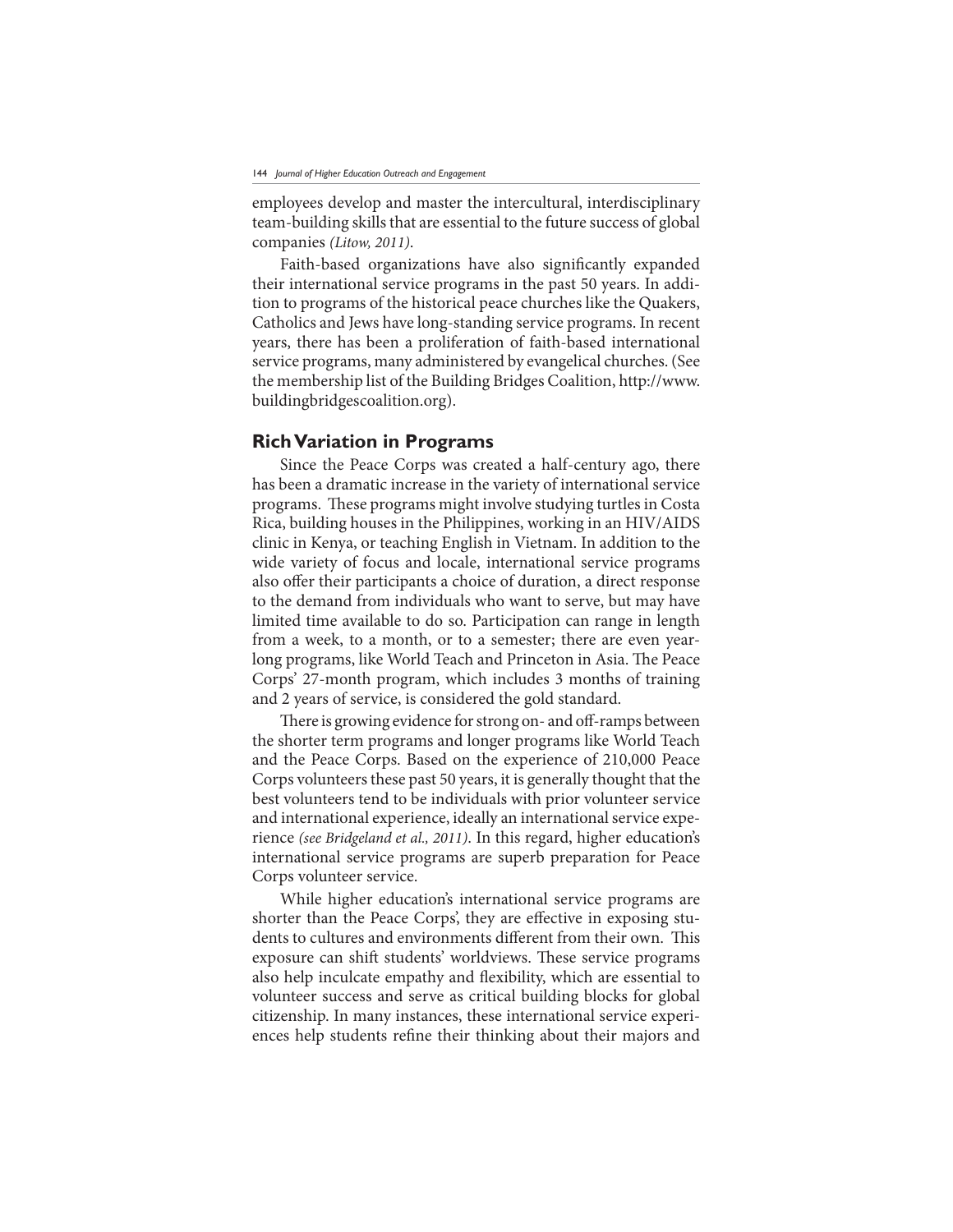ultimately their careers. For example, in a survey conducted for the National Peace Corps and Civic Enterprises by Peter D. Hart Research Associates, 96% of the 11,138 respondents indicated that their international volunteer experience influenced their choice of careers (Bridgeland et al., 2011).

# **Conte[tual )actors 7hat 0ay InÁuence Collaboration Between the Peace Corps and Higher Education**

In addition to changes in programming, contextual factors may influence the partnership between higher education and the Peace Corps. Some factors are conducive to this enhanced partnership; others may inhibit it. These factors include the technology revolution, growing concerns with security, questions about financing, and changing demographics.

# **The Technology Revolution**

The rapid pace and broad scope of the information and communication technology revolution is sweeping the world. When the first Peace Corps volunteers arrived at their posts in the early 1960s, infrequent and unreliable mail was the only means of communication. Today, volunteers have regular access to the internet, they maintain blogs, and in some cases they have daily cell phone conversations with their parents. This revolution in communication technology is weaving the world together in remarkable ways. It is also influencing the nature of international volunteering. The changes in information and communication technology make the problems of other parts of the world more apparent, and often motivate individuals to do something to make a positive difference. The ready and easy access to these technologies provides invaluable resources that can strengthen an international volunteer experience. Access to such technologies, however, also may inhibit integration into the host community, limit language learning, and interfere with other elements of the experience since volunteers may stay too closely engaged with their family and friends at home, thus missing out on essential educative aspects of their volunteer experience.

## **Growing Concerns with Security**

After the tragic events of September 11, 2001, U.S. citizens everywhere, especially those who travel or live internationally, have become increasingly attentive to security-related issues. This is caused by concerns related not only to terrorism, but also to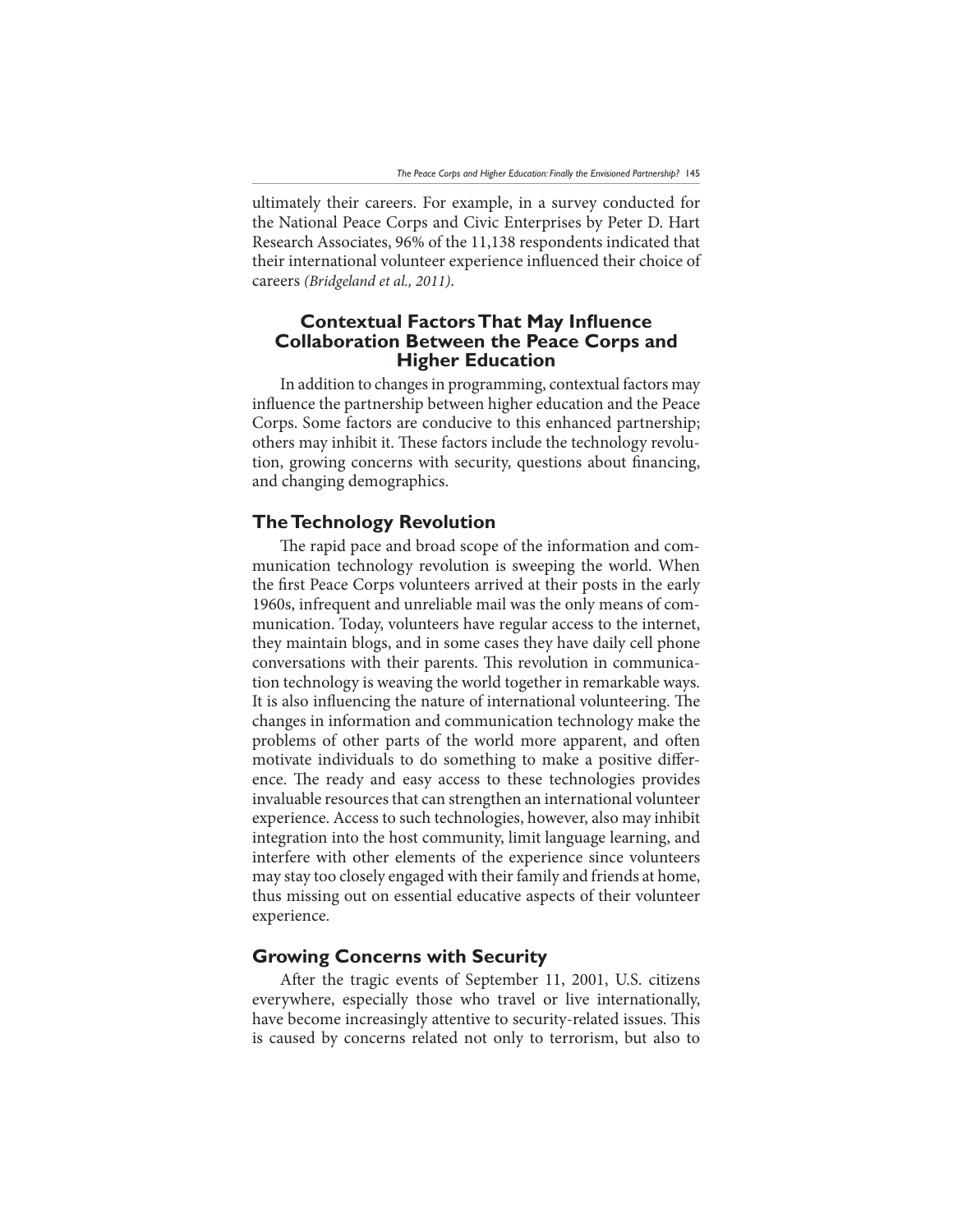violence that may be drug-related or may occur due to a government's inability to provide safety and security in some contexts. Security has always been a consideration for those who travel. However, evidence indicates that security concerns are growing more salient. For example, in the 1960s, just 2% of the serving volunteers identified security as a concern. In the 2000s, that number has risen to 7% (*Bridgeland et al., 2011*). These growing security concerns add to the challenges higher education faces in supporting international programs.

## **Questions about Financing**

A major influence on the Peace Corps is the growing financial crisis in the federal budget. As a taxpayer-financed discretionary international program, the Peace Corps is likely to come under mounting pressure to reduce its budget and/or find alternative financing. This pressure will increase as the aging U.S. population places an added burden on government entitlement programs, reducing available funds for discretionary programs like the Peace Corps.

On the positive side, this trend has the potential to motivate Peace Corps leaders to seriously explore how they might strengthen partnerships with higher education (and other sectors) in mutually beneficial ways. These partnerships could involve some joint financing of programs, or outsourcing of some Peace Corps recruiting and training activities to colleges and universities. This is just one possible approach that would better align the Peace Corps' relationship with higher education.

## **Changing Demographics**

A fourth contextual factor that will influence the demand for international service programs is the aging U.S. population. Many baby boomers (those born between 1946 and 1964) are retiring, but will seek to stay active through service and other activities. This will likely increase the demand for high quality, best practices international (and domestic) service activities and programs. It is inconceivable that the Peace Corps could meet this demand. In fact, today the Peace Corps cannot meet the existing demand for volunteer opportunities, with roughly three qualified applicants for every available volunteer position. This suggests that the higher education sector could broaden its international service offerings for alumni and others, customizing them to meet the demand and interests of a graying population. Colleges and universities could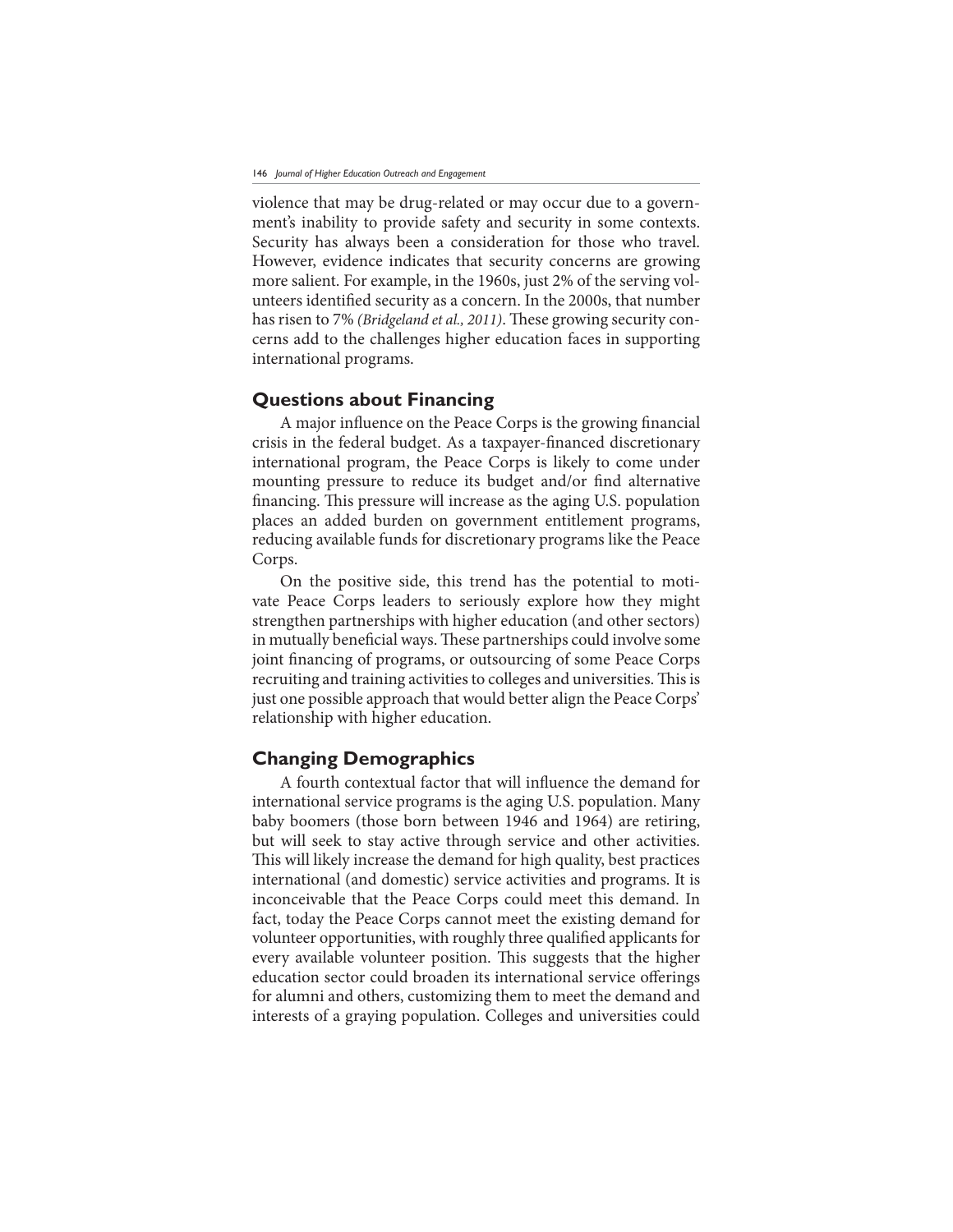do this through expanding their own programs, expanding consortia approaches, or partnering with nonprofit organizations or for-profit providers as well as with the Peace Corps.

# **Potential Benefits of an Enhanced Partnership Between the Peace Corps and Higher Education**

An enhanced partnership between the Peace Corps and higher education has many potential benefits. Promising areas include recruiting, training, research, and a more global curriculum.

For universities, a more robust partnership between the Peace Corps and higher education would provide a clear "glide path" for alumni through the Peace Corps to graduate school and/or a career. If the Peace Corps shifted some of its training activities, perhaps around specialized topics, that could provide some additional income for professors and resources for the university. By linking students and faculty more directly, the Peace Corps could provide new and expanded opportunities for faculty research. This effort could also assist universities in keeping their curricula current and more globally relevant.

Despite the potential difficulties, many opportunities exist for an enhanced partnership with higher education that would provide programmatic and strategic advantages for the Peace Corps. For example, higher education's expertise on a variety of topics could strengthen the Peace Corps' training, programming, and monitoring and evaluation. A broader partnership would also help the Peace Corps "bring the world home," one of its three congressionally mandated goals. Widening the Peace Corps' range of higher education partnerships could engender strong institutional ties in virtually every congressional district, laying the groundwork for long-term congressional support.

In a commencement speech at New York University in 1964, Shriver called for American higher education to be much more directly engaged in addressing the problems of the city, the country, and the world. He said,

I call upon NYU and all the great universities to practice the politics of service here at home in your own neighborhoods—not by courses in responsibility or in American social problems, not by lecture, not by commencement talks, but by political action in the true sense of politics (the Greek sense), in the service of your city. (Shriver, 1964, p. 118)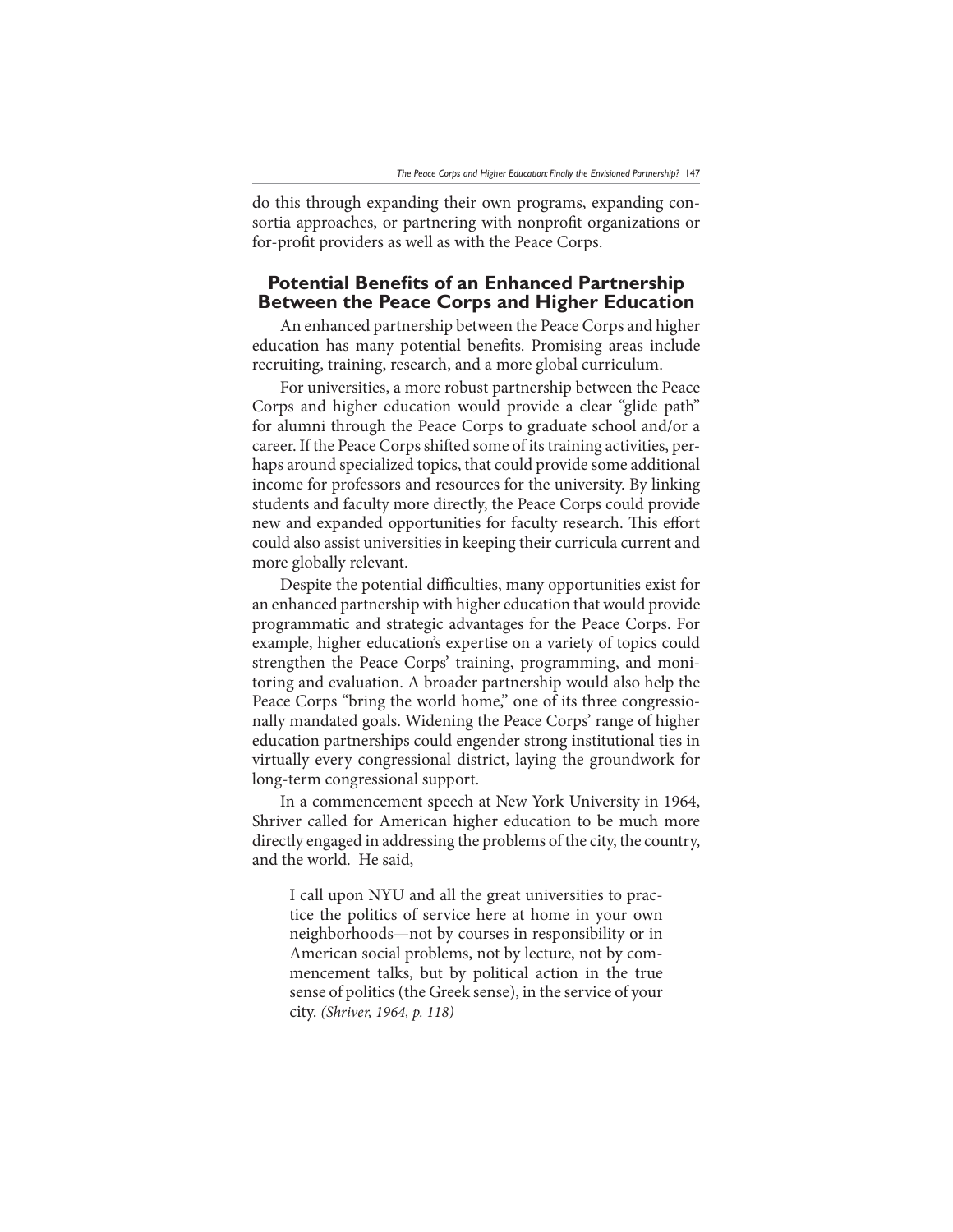### **Elements of an Enhanced Partnership**

A number of elements essential to implementing the enhanced partnership are already in place. They involve three key areas: recruiting, training, and evaluating.

## **Recruiting**

Most Peace Corps recruitment currently takes place on campus since approximately 90% of the current volunteers enter service right out of college (Peace Corps, 2012, http://www.peacecorps.gov). The Peace Corps does this through recruiters who target college campuses, as well as graduate students who are part-time representatives on college campuses. The Peace Corps publicizes the colleges and universities that send the most graduates into the Peace Corps. The agency could encourage colleges and universities to play a more active role in recruiting by providing modest financial resources to the higher education institutions that do the most to attract the next cohort of Peace Corps volunteers.

#### **Training**

Although sound reasoning supported the shift from campus to in-country training, this change deprived colleges and universities of an important role that provided ongoing connections to the Peace Corps. The Peace Corps could further engage with colleges and universities by contracting for them to provide some components of the language and cross-cultural training here in the United States. In addition, as the world is increasingly asking for more highly trained Peace Corps volunteers, the Peace Corps could similarly contract portions of professional training, especially around teaching of English as a foreign language, food security, and public health. This would offer the added benefit of making the Peace Corps more rooted in the United States, with higher education as an ally and part of its domestic constituency. The increasing online and internet capability within higher education also offers enormous opportunities for an expanded role in training and supporting volunteers, and perhaps even providing some of the content for the nearly 30% of the 9,000 current volunteers who are engaged in education.

## **Evaluating**

This area may hold the greatest potential for an expanded engagement of higher education with the Peace Corps. For most of its history, the growing demand from countries wanting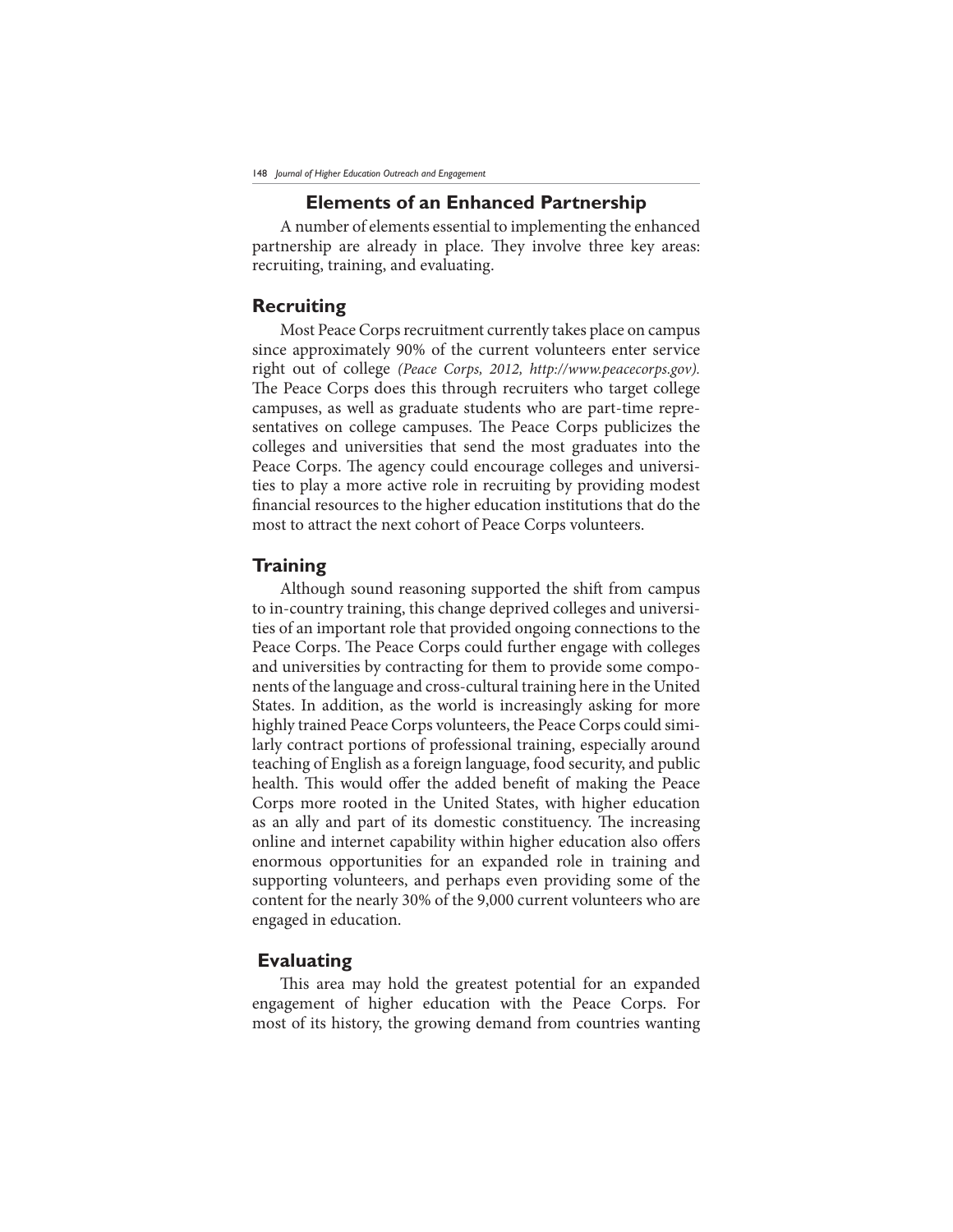volunteers and citizens wanting to serve kept the Peace Corps focused on recruiting, training, and placing its volunteers, so there has been little systematic evaluation of the organization's impact. Most reactions to Peace Corps work have been anecdotal and qualitative. The evaluations that have occurred generally have focused on the impact on volunteers, rather than on perceptions about the Peace Corps, or on the communities that volunteers have assisted. Higher education has considerable expertise that is readily applicable to enhancing the Peace Corps' evaluation capabilities.

#### **Conclusion**

The Peace Corps has been remarkably successful in its first 50 years. As a government-administered program, it had the safe parachute landing that its founders wanted. The initial skepticism that generated the term "Kiddie Corps" has evaporated, and the Peace Corps has overcome considerable challenges and, against the odds, has endured.

Along with the Fulbright Program, the Peace Corps is perhaps the most respected international program sponsored by the U.S. government. Given current global trends and the likely growing financial challenges, the Peace Corps' success will be hard to duplicate in its next half century, especially if it remains a solely government-administered program. To continue to succeed, it must innovate. Fortunately, the blueprint for potentially fruitful innovation was developed by Shriver, Wofford, and others long ago. This would involve operating the Peace Corps through multiple channels: government administered, university led, and nongovernmental organization managed. Among these, a broadened and deepened partnership with higher education holds great promise for increasing the prospects for the Peace Corps' future success.

Strengthening this partnership will benefit both parties. Higher education will partner with the leading international service program provider and increase its capacity to further expand international service programs. These programs are vital for developing the global citizens, future leaders, and service-oriented individuals that our communities, countries, and world need so desperately. Benefits accruing to the Peace Corps would include enhancement of its training, programming, and evaluation capabilities as well as added financial support.